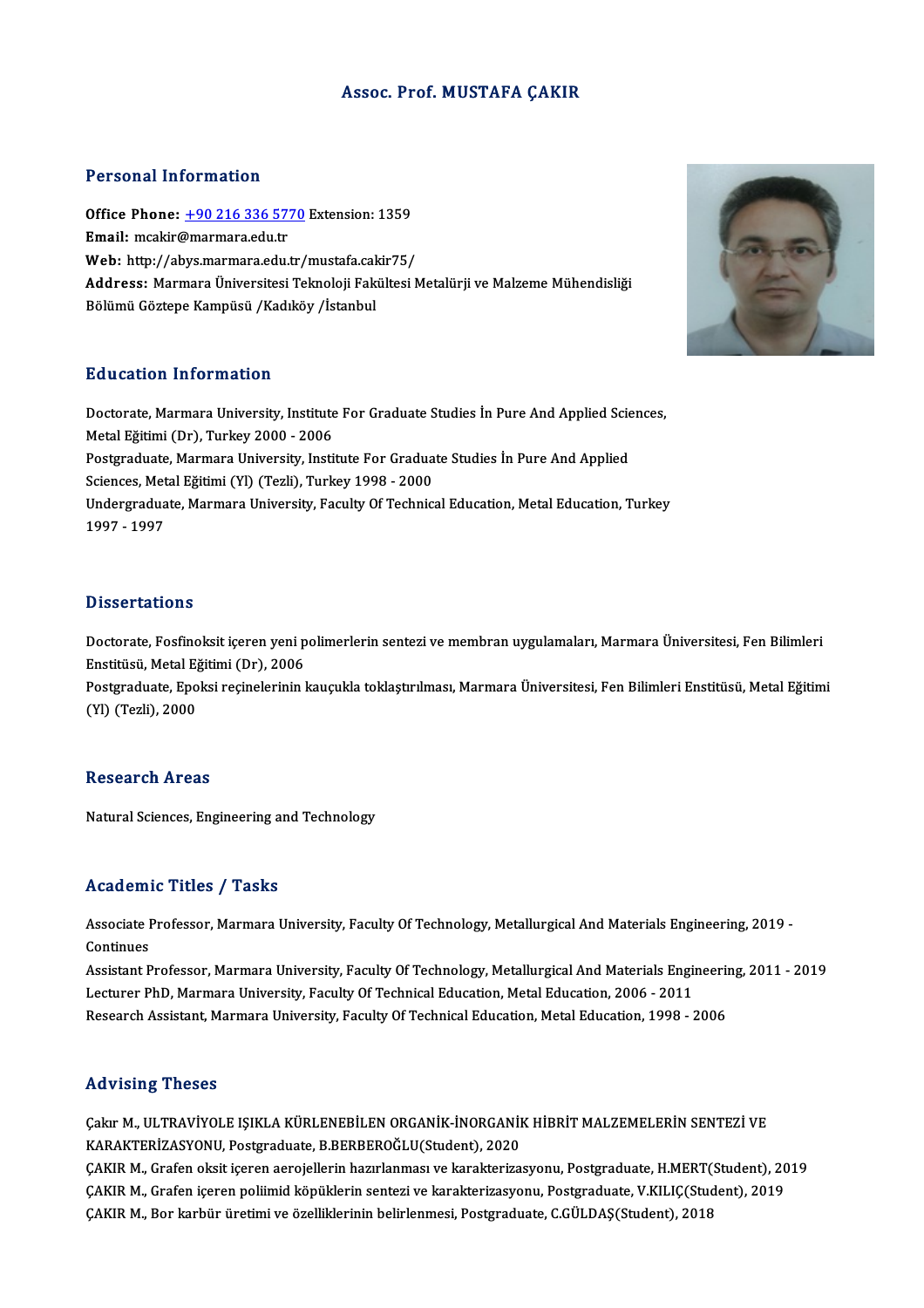ÇAKIR M., ARTIR R., Synthesis and characterization of novel polyimide for hydrophobic coating, Postgraduate,<br>F.AKIN(Stydent), 2017 CAKIR M., ARTIR R., Syn<br>E.AKIN(Student), 2017<br>APTIP B., GAKIR M., Coa ÇAKIR M., ARTIR R., Synthesis and characterization of novel polyimide for hydrophobic coating, Postgraduate,<br>E.AKIN(Student), 2017<br>ARTIR R., ÇAKIR M., Coating of low carbon steel with UV curable hybrid polymers, Postgradua

E.AKIN<br>ARTIR<br>2014<br>CAKIR ARTIR R., ÇAKIR M., Coating of low carbon steel with UV curable hybrid polymers, Postgraduate, K.GÜNSAY(Stud<br>2014<br>ÇAKIR M., UV ışınlarıyla sertleşebilen flor içeren hibrit kaplama uygulamaları ve karakterizasyonu, Postgrad

2014<br>ÇAKIR M., UV ışınlarıyla sertleşebilen flor içeren hibrit kaplama uygulamaları ve karakterizasyonu, Postgraduate,<br>O.ÖZDEMİR(Student), 2013 ÇAKIR M., UV ışınlarıyla sertleşebilen flor içeren hibrit kaplama uygulamaları ve karakterizasyonu, Postgraduate,<br>0.ÖZDEMİR(Student), 2013<br>ÇAKIR M., UV ışınları ile sertleşebilen yüzey kaplama uygulamaları ve karakterizasy

0.ÖZD<br>ÇAKIR<br>2012<br>CAKIR ÇAKIR M., UV ışınları ile sertleşebilen yüzey kaplama uygulamaları ve karakterizasyonu, Postgraduate, B.HİLA<br>2012<br>ÇAKIR M., UV Işınlarıyla Sertleşebilen Hibrit Kaplamaların Tribolojik Özelliklerinin İncelenmesi, Postgradua

2012<br>ÇAKIR M., UV Işınlarıyla Sertleşebilen Hibrit Kaplamaların Tribolojik Özelliklerinin İncelenmesi, Postgraduate,<br>H.GELMEZ(Student), 2012

# Articles Published in Journals That Entered SCI, SSCI and AHCI Indexes

rticles Published in Journals That Entered SCI, SSCI and AHCI Indexes<br>I. Characterization of carbon fiber-reinforced thermoplastic and thermosetting polyimide matrix<br>composites manufactured by using various synthesized BI characterization of carbon fiber-reinforced thermoplastic and thermosettin<br>composites manufactured by using various synthesized PI precursor resins Characterization<br>composites man<br>ÇAKIR M., AKIN E.<br>Composites Part P composites manufactured by using various synthesized PI prec<br>CAKIR M., AKIN E.<br>Composites Part B: Engineering, vol.231, 2022 (Journal Indexed in SCI)<br>Mechanical proporties of low density best resistent polyimide

CAKIR M., AKIN E.<br>Composites Part B: Engineering, vol.231, 2022 (Journal Indexed in SCI)<br>II. Mechanical properties of low-density heat-resistant polyimide-based advanced composite sandwich<br>panels Compos<br>Mechar<br>panels<br>Cakr M

Çakır M., Akın E.

POLYMER COMPOSITES, 2021 (Journal Indexed in SCI)

Cakır M., Akın E.<br>POLYMER COMPOSITES, 2021 (Journal Indexed in SCI)<br>III. Graphene oxide-containing isocyanate-based polyimide foams: Enhanced thermal stability and flame<br>retardancy POLYMER CC<br>Graphene o<br>retardancy<br>CAVIP M Vil retardancy<br>ÇAKIR M., Kilic V., BOZTOPRAK Y., Ozmen F. K. retardancy<br>ÇAKIR M., Kilic V., BOZTOPRAK Y., Ozmen F. K.<br>JOURNAL OF APPLIED POLYMER SCIENCE, vol.138, 2021 (Journal Indexed in SCI)<br>Craphene evide (epevy estylate papesampesite production via SLA and i

- CAKIR M., Kilic V., BOZTOPRAK Y., Ozmen F. K.<br>JOURNAL OF APPLIED POLYMER SCIENCE, vol.138, 2021 (Journal Indexed in SCI)<br>IV. Graphene oxide/epoxy acrylate nanocomposite production via SLA and importance of graphene<br>oxide s JOURNAL OF APPLIED POLYMER SCIENCE, vol.138, 2021 (Journal Graphene oxide/epoxy acrylate nanocomposite produ<br>oxide surface modification for mechanical properties<br>Urgel E. CAVIB M. EVICLE Graphene oxide/epoxy<br>oxide surface modificati<br>Uysal E., ÇAKIR M., EKİCİ B.<br>Panid Prototrning Journal oxide surface modification for mechanical properties<br>Uysal E., ÇAKIR M., EKİCİ B.<br>Rapid Prototyping Journal, vol.27, pp.682-691, 2021 (Journal Indexed in SCI) Uysal E., ÇAKIR M., EKİCİ B.<br>Rapid Prototyping Journal, vol.27, pp.682-691, 2021 (Journal Indexed in SCI)<br>V. Coating properties of 1H,1H-perfluorooctylamine-terminated polyimides based on<br>havefluoroisannanylidene dinhthali
- Rapid Prototyping Journal, vol.27, pp.682-691, 2021 (Journal Indexed in SCI)<br>Coating properties of 1H,1H-perfluorooctylamine-terminated polyimides based on<br>hexafluoroisopropylidene diphthalic anhydride and 1,4,5,8 naphthal **Coating properties of 1H<br>hexafluoroisopropyliden<br>CAKIR M., AKIN E., ARTIR R.**<br>JOUPMAL OF COATINGS TEC hexafluoroisopropylidene diphthalic anhydride and 1,4,5,8 naphthalenetetracarboxylic dianhydrid<br>ÇAKIR M., AKIN E., ARTIR R.<br>JOURNAL OF COATINGS TECHNOLOGY AND RESEARCH, vol.16, no.3, pp.699-710, 2019 (Journal Indexed in SC CAKIR M., AKIN E., ARTIR R.<br>JOURNAL OF COATINGS TECHNOLOGY AND RESEARCH, vol.16, no.3, pp.699-710, 2019 (Journal In<br>VI. Wear, thermal, and physical properties of fluorine-containing polyimide/silica hybrid<br>Rangsomnosite so
- **JOURNAL OF COATINGS TEC<br>Wear, thermal, and phys<br>nanocomposite coatings<br>CAKIB M. AKIN F** Wear, thermal, a<br>nanocomposite<br>ÇAKIR M., AKIN E.<br>IQUPNAL OF APPI nanocomposite coatings<br>CAKIR M., AKIN E.<br>JOURNAL OF APPLIED POLYMER SCIENCE, vol.136, no.16, 2019 (Journal Indexed in SCI)

- CAKIR M., AKIN E.<br>JOURNAL OF APPLIED POLYMER SCIENCE, vol.136, no.16, 2019 (Journal Indexed in SCI)<br>VII. Magnetic and microwave absorption properties of PVB/Fe3O4 and PVB/NiFe2O4 composites<br>AKINAVY HAVATE CAKIB M. AKIN E AKINAYY.,HAYATF.,ÇAKIRM.,AKINE. Magnetic and microwave absorption properties of PVB/Fe3O4 and PVB/N<br>AKINAY Y., HAYAT F., ÇAKIR M., AKIN E.<br>POLYMER COMPOSITES, vol.39, no.10, pp.3418-3423, 2018 (Journal Indexed in SCI)<br>The Effects of Drilling Operation on POLYMER COMPOSITES, vol.39, no.10, pp.3418-3423, 2018 (Journal Indexed in SCI)
- VIII. The Effects of Drilling Operation on the Surface Roughness of Modified GFRP Composites<br>Cavusoglu I., Durakbasa M. N., Cakir M. The Effects of Drilling Operation on the Surface Roughness of Modified GFR<br>Cavusoglu I., Durakbasa M. N. , Cakir M.<br>ACTA PHYSICA POLONICA A, vol.134, no.1, pp.339-341, 2018 (Journal Indexed in SCI)<br>Investigation of Costing Cavusoglu I., Durakbasa M. N. , Cakir M.<br>ACTA PHYSICA POLONICA A, vol.134, no.1, pp.339-341, 2018 (Journal Indexed in SCI)<br>IX. Investigation of Coating Performance of UV-Curable Hybrid Polymers Containing 1H,1H,2H,2H-<br>Refl
	- ACTA PHYSICA POLONICA A, vol.134, no.1, pp.339-341, 2018 (Journal I<br>Investigation of Coating Performance of UV-Curable Hybrid Po<br>Perfluorooctyltriethoxysilane Coated on Aluminum Substrates<br>CAKIB M Investiga<br>Perfluor<br>ÇAKIR M.<br>COATINCS Perfluorooctyltriethoxysilane Coated on Aluminum Substrates<br>CAKIR M.<br>COATINGS, vol.7, no.3, 2017 (Journal Indexed in SCI)

CAKIR M.<br>COATINGS, vol.7, no.3, 2017 (Journal Indexed in SCI)<br>X. Improvement of the Surface Properties of Polystyrene Sheets via UV Curable Organic-Inorganic<br>Hybrid Coatings COATINGS, vol.7, n<br>Improvement of<br>Hybrid Coatings<br>Domiror H. Kortal Improvement of the Surfa<br>Hybrid Coatings<br>Demirer H., Kartal İ., Cakir M.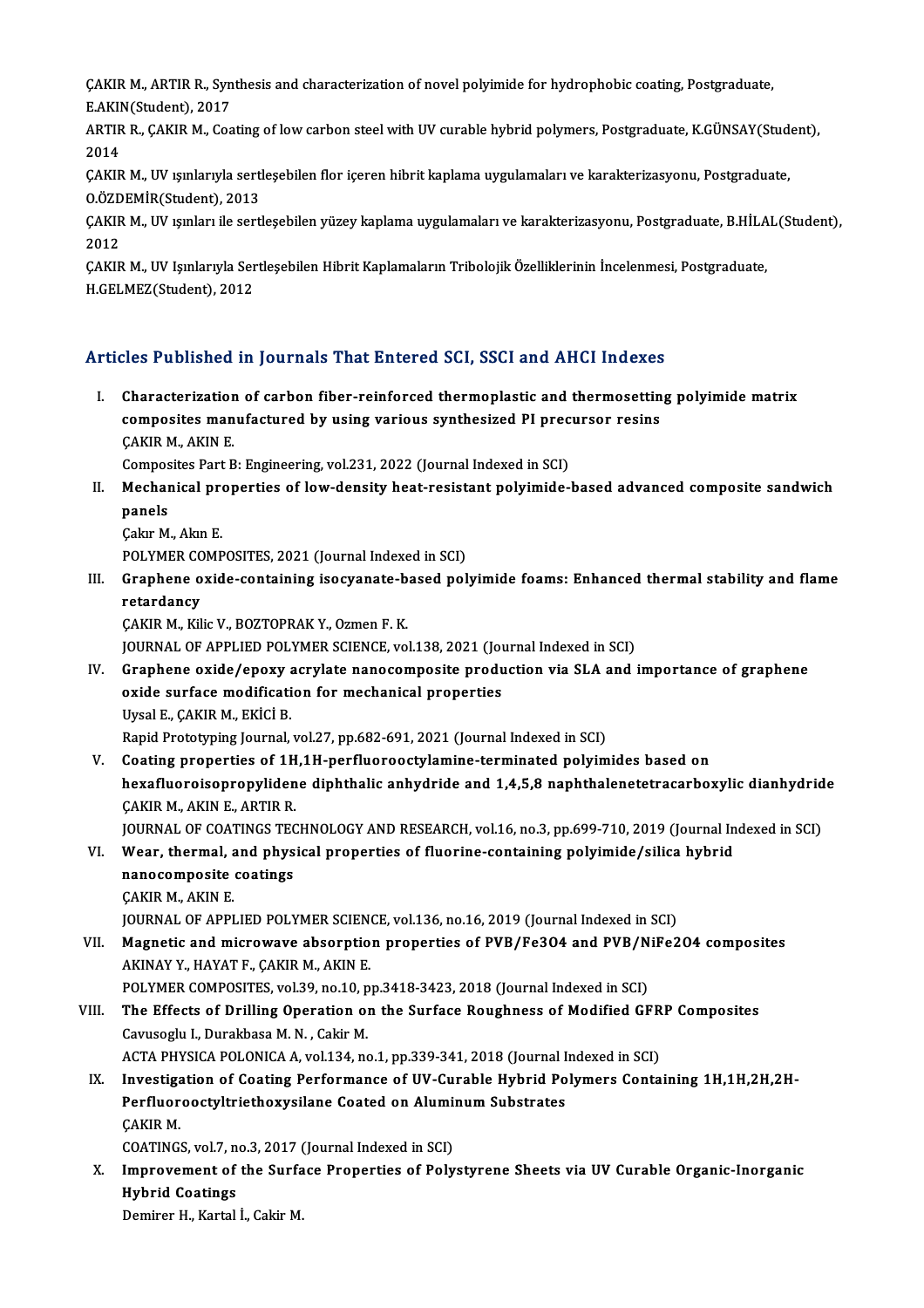ACTA PHYSICA POLONICA A, vol.131, pp.555-558, 2017 (Journal Indexed in SCI)<br>Analysis of Surface Modification of CEPP and Influence on the Drilled I

- ACTA PHYSICA POLONICA A, vol.131, pp.555-558, 2017 (Journal Indexed in SCI)<br>XI. Analysis of Surface Modification of GFRP and Influence on the Drilled Part Delamination ACTA PHYSICA POLONICA A, vol.131, p<br>**Analysis of Surface Modification of**<br>Cavusoglu I., Durakbasa M. N. , Cakir M.<br>ACTA PHYSICA POLONICA A, vol.131, po Analysis of Surface Modification of GFRP and Influence on the Drilled Part I<br>Cavusoglu I., Durakbasa M. N. , Cakir M.<br>ACTA PHYSICA POLONICA A, vol.131, no.3, pp.423-427, 2017 (Journal Indexed in SCI)<br>The preperation of UV,
- Cavusoglu I., Durakbasa M. N. , Cakir M.<br>ACTA PHYSICA POLONICA A, vol.131, no.3, pp.423-427, 2017 (Journal Indexed in SCI)<br>XII. The preparation of UV-cured superhydrophobic cotton fabric surfaces by electrospinning method<br> ACTA PHYSICA POLONICA A, vol.131, no.3, pp.423-427, 2017 (Journal Indexed in SCI)<br>The preparation of UV-cured superhydrophobic cotton fabric surfaces by el<br>CAKIR M., KARTAL İ., YILDIZ Z. The preparation of UV-cured superhydrophobic cotton fabric surfaces by electr<br>ÇAKIR M., KARTAL İ., YILDIZ Z.<br>TEXTILE RESEARCH JOURNAL, vol.84, no.14, pp.1528-1538, 2014 (Journal Indexed in SCI)<br>Phosphorus sentaining sulfan CAKIR M., KARTAL İ., YILDIZ Z.<br>TEXTILE RESEARCH JOURNAL, vol.84, no.14, pp.1528-1538, 2014 (Journal Indexed in SCI)<br>XIII. Phosphorus-containing sulfonated polyimides for proton exchange membranes<br>Cakir M. Karatas S. Mangel
	-
- TEXTILE RESEARCH JOURNAL, vol.84, no.14, pp.1528-1538, 2014 (Jo<br>Phosphorus-containing sulfonated polyimides for proton exc<br>Cakir M., Karataş S., Menceloglu Y., Kayaman Apohan N., Guengoer A.<br>MACROMOLECULAR CHEMISTRY AND PH Phosphorus-containing sulfonated polyimides for proton exchange membranes<br>Cakir M., Karataş S., Menceloglu Y., Kayaman Apohan N., Guengoer A.<br>MACROMOLECULAR CHEMISTRY AND PHYSICS, vol.209, pp.919-929, 2008 (Journal Indexed Cakir M., Karataş S., Menceloglu Y., Kayaman Apohan N., Guengoer A.<br>MACROMOLECULAR CHEMISTRY AND PHYSICS, vol.209, pp.919-929, 2008 (Journal Indexed in SCI)<br>XIV. UV-curable interpenetrating polymer networks based on acryla
- MACROMOL<br>UV-curable<br>oligomers<br>Kavaman A **UV-curable interpenetrating polymer network<br>oligomers<br>Kayaman-Apohan N., Demirci R., Cakir M., Gungor A.<br>BADIATION BUYSICS AND CUEMISTRY, VOL73, DO E**

**oligomers**<br>Kayaman-Apohan N., Demirci R., Cakir M., Gungor A.<br>RADIATION PHYSICS AND CHEMISTRY, vol.73, no.5, pp.254-262, 2005 (Journal Indexed in SCI)

# Articles Published in Other Journals

I. Floro Silan İçerikli Hibrid Kaplama ile Kaplanmış AlüminyumLevhaların Aşınma ve Termal Mos I denoncu in Schol<br>Floro Silan İçerikli Hibrid<br>Özelliklerinin İncelenmesi<br>KARTAL İ. GAKIR M Floro Silan İçerikli<br>Özelliklerinin İncel<br>KARTAL İ., ÇAKIR M.<br>Marmara University

KARTAL İ., ÇAKIR M.<br>Marmara University, vol.1, no.2, pp.1-6, 2019 (Other Refereed National Journals)

II. Synthesizing UV Curable Silicon Acrylate Resins for SLA Type 3D Printers and Characterization of Marmara University, vol.1, no.2, pp.1-6, 2019 (Other Referently and Morphological Properties<br>Mechanical, Thermal and Morphological Properties<br>UNSAL E. CAKIB M. EKICLR Synthesizing UV Curable<br>Mechanical, Thermal and<br>UYSAL E., ÇAKIR M., EKİCİ B.<br>Journal of Curront Bosoarsh Mechanical, Thermal and Morphological Properties<br>UYSAL E., ÇAKIR M., EKİCİ B.<br>Journal of Current Research on Engineering, Science and Technology, vol.5, no.1, pp.47-56, 2019 (Refereed<br>Journals of Other Institutions)

UYSAL E., ÇAKIR M., EKİCİ B.<br>Journal of Current Research on<br>Journals of Other Institutions)<br>Cift Kür Olabilan Hidrofab. Journal of Current Research on Engineering, Science and Technology, vol.5, no.1, pp.47-56, 2019 (Refereen Journals of Other Institutions)<br>III. Cift Kür Olabilen Hidrofob Kaplamaların Mekanik, Yüzey ve Termal Özelliklerinin

Journals of Other Institutions)<br>III. Çift Kür Olabilen Hidrofob Kaplamaların Mekanik, Yüzey ve Termal Özelliklerinin İncelenmesi<br>CAKIR M. Çift Kür Olabilen Hidrofob Kaplamaların Mekanik, Yüzey ve Termal Özellikle<br>ÇAKIR M.<br>Marmara Fen Bilimleri Dergisi, pp.306-324, 2018 (Other Refereed National Journals)<br>Characterization of Costing Properties of UV surable El

IV. Characterization of Coating Properties of UV-curable Fluorine-Containing Coatings Marmara Fen Bilimleri De<br>Characterization of Co.<br>ÇAKIR M., AKIN E., ulak p.<br>El Cazari Fan ve Mühandi.

El-Cezeri Fen ve Mühendislik Dergisi, vol.5, pp.836-844, 2018 (Other Refereed National Journals)

ÇAKIR M., AKIN E., ulak p.<br>El-Cezeri Fen ve Mühendislik Dergisi, vol.5, pp.836-844, 2018 (Other Refereed National Journals)<br>V. E-Cam Elyaf Takviyeli Epoksi Matrisli Kompozit Malzemelerin Elyaf Oranındaki Artış İle Meka El-Cezeri Fen ve Mühendislik Dergisi, vol.5, pp.8<br>E-Cam Elyaf Takviyeli Epoksi Matrisli Kom<br>Özelliklerindeki Değişimlerin İncelenmesi<br>CAKIB M. berbereğlu B E-Cam Elyaf Takviyeli<br>Özelliklerindeki Değiş<br>ÇAKIR M., berberoğlu B.<br>El Cazeri Fen ve Mühand Özelliklerindeki Değişimlerin İncelenmesi<br>ÇAKIR M., berberoğlu B.<br>El-Cezeri Fen ve Mühendislik Dergisi, vol.5, pp.734-740, 2018 (Other Refereed National Journals)

# CAKIR M., berberoğlu B.<br>El-Cezeri Fen ve Mühendislik Dergisi, vol.5, pp.734-740, 2018 (Other Refereed National Journals)<br>VI. Effect of surface Modification of Fumed Silica on Mechanical Properties of Unsaturated Polyester<br> Composites<br>CAKIR M., ramazan s., CELİK A. A. Effect of surface Modification<br>Composites<br>ÇAKIR M., ramazan s., ÇELİK A. A.<br>ASIAN JOUPNAL OF CUEMISTRY

ASIAN JOURNAL OF CHEMISTRY, vol.27, pp.4120-4124, 2015 (Refereed Journals of Other Institutions)

CAKIR M., ramazan s., CELİK A. A.<br>ASIAN JOURNAL OF CHEMISTRY, vol.27, pp.4120-4124, 2015 (Refereed Journals of Other Institutions)<br>VII. Effect of water absorption on the wear behavior ofsol gel processed epoxy silica hybri ASIAN JOURNAL OF CHEMISTRY, vol.27, pp.4<br>Effect of water absorption on the wear<br>ÇAKIR M., KARTAL İ., DEMİRER H., SAMUR R.<br>Scientific Besearsh and Essays vol.7, np.905 Effect of water absorption on the wear behavior ofsol gel processed epoxy silica hyb<br>ÇAKIR M., KARTAL İ., DEMİRER H., SAMUR R.<br>Scientific Research and Essays, vol.7, pp.805-812, 2012 (Refereed Journals of Other Institution

- CAKIR M., KARTAL İ., DEMİRER H., SAMUR R.<br>Scientific Research and Essays, vol.7, pp.805-812, 2012 (Refereed Journal<br>VIII. Polyester-Epoksi Karışımının Mekanik Özelliklerinin İncelenmesi<br>KARTAL İ. BOZTOPRAK Y. CAKIR M Scientific Research and Essays, vol.7,<br>Polyester-Epoksi Karışımının Me<br>KARTAL İ., BOZTOPRAK Y., ÇAKIR M.<br>Ambalsi Plastik Dengisi, po.19, 2007. VIII. Polyester-Epoksi Karışımının Mekanik Özelliklerinin İncelenmesi<br>KARTAL İ., BOZTOPRAK Y., ÇAKIR M.<br>Ambalaj Plastik Dergisi, no.19, 2007 (Other Refereed National Journals)
	- IX. Sol-Jel Kaplama Yöntemine Genel Bir Bakış BOZTOPRAK Y., ÇAKIR M., KARTAL İ. Ambalaj Plastik Dergisi, no.18, 2007 (Other Refereed National Journals)
	- X. UV İle Sertleşebilen Kaplamaların Uygulanabilirliği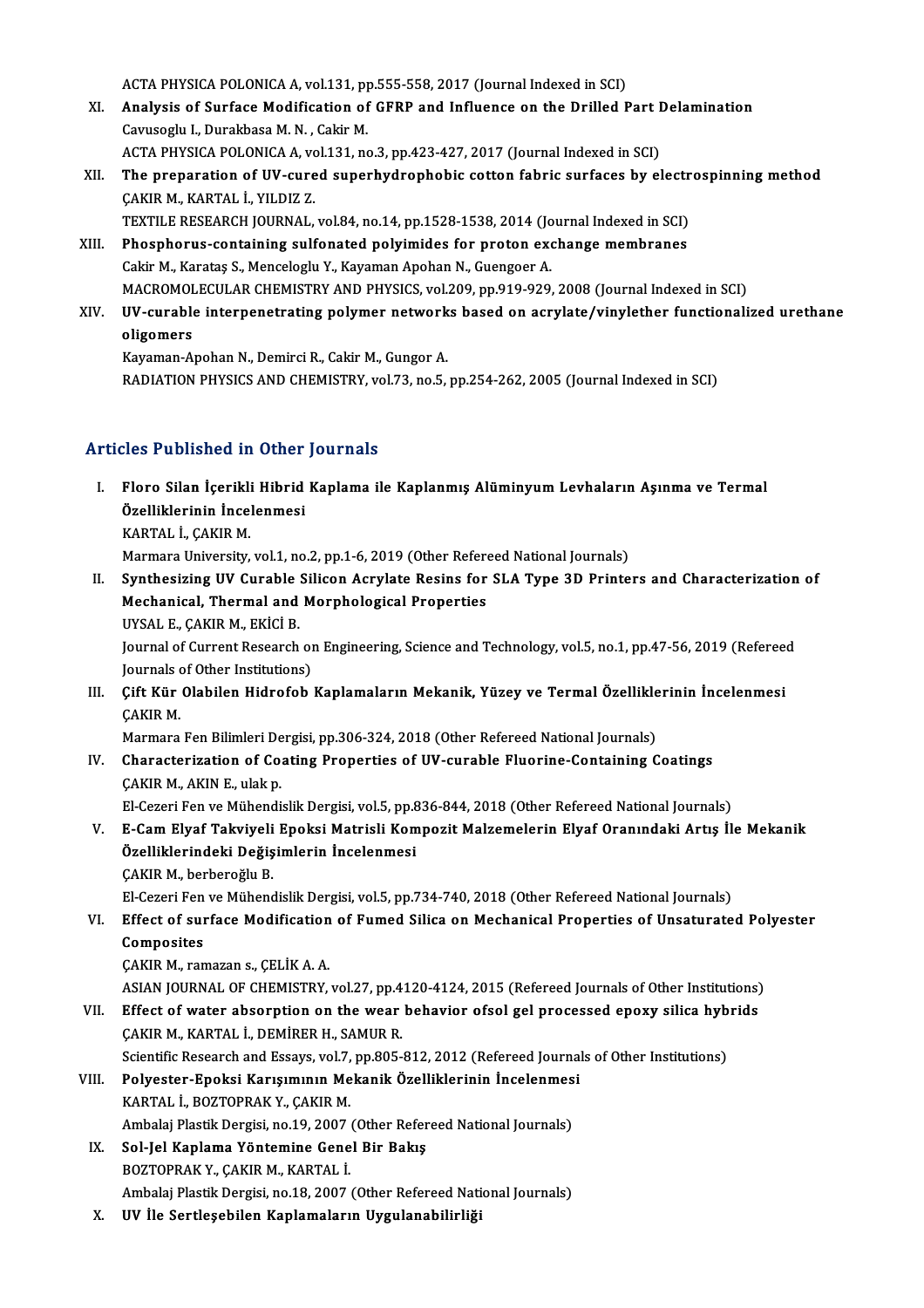BOZTOPRAKY.,KARTAL İ.,ÇAKIRM.

BOZTOPRAK Y., KARTAL İ., ÇAKIR M.<br>Plastik Ve Ambalaj Teknolojisi, no.126, 2007 (Other Refereed National Journals)<br>Hihrid Kaplamaların Özellikleri Ve Hygulama Alapları

- XI. Hibrid Kaplamaların Özellikleri Ve Uygulama Alanları<br>BOZTOPRAK Y., ÇAKIR M., KARTAL İ. Plastik Ve Ambalaj Teknolojisi, no.12<br>Hibrid Kaplamaların Özellikleri I<br>BOZTOPRAK Y., ÇAKIR M., KARTAL İ.<br>BACEV Plastik Anastuma Colistiuma I PAGEV Plastik Araştırma-Geliştirme Ve İnceleme Dergisi, no.92, 2007 (Other Refereed National Journals)
- XII. UV Işınlarıyla Sertleşebilen Kaplama Teknolojisi KARTAL İ., ÇAKIR M., BOZTOPRAK Y. Plastik Ve Ambalaj Teknolojisi, no.123, 2007 (Other Refereed National Journals) KARTAL İ., ÇAKIR M., BOZTOPRAK Y.<br>Plastik Ve Ambalaj Teknolojisi, no.123,<br>XIII. İç İçe Girmiş Polimerik Ağ Yapılar
- Plastik Ve Ambalaj Teknolojisi, no.12<br>İç İçe Girmiş Polimerik Ağ Yapıla<br>KARTAL İ., ÇAKIR M., BOZTOPRAK Y.<br>BACEV Blastik Arastırma Colistiuma I İç İçe Girmiş Polimerik Ağ Yapılar<br>KARTAL İ., ÇAKIR M., BOZTOPRAK Y.<br>PAGEV Plastik Araştırma-Geliştirme Ve İnceleme Dergisi, no.90, 2007 (Other Refereed National Journals)<br>Polimerlarda Kullanılan Karban Siyahının Özellikle KARTAL İ., ÇAKIR M., BOZTOPRAK Y.<br>PAGEV Plastik Araştırma-Geliştirme Ve İnceleme Dergisi, no.9(<br>XIV. Polimerlerde Kullanılan Karbon Siyahının Özellikleri 2<br>KARTAL İ., ÇAKIR M., BOZTOPRAK Y., DEMİRER H.
- PAGEV Plastik Araştırma-Geliştirme Ve İnceleme D<br>Polimerlerde Kullanılan Karbon Siyahının Öz<br>KARTAL İ., ÇAKIR M., BOZTOPRAK Y., DEMİRER H.<br>PACEV Plastik Arastırma Gelistirma Ve İnselame D Polimerlerde Kullanılan Karbon Siyahının Özellikleri 2<br>KARTAL İ., ÇAKIR M., BOZTOPRAK Y., DEMİRER H.<br>PAGEV Plastik Araştırma-Geliştirme Ve İnceleme Dergisi, no.81, 2005 (Other Refereed National Journals)<br>Polimerlarda Kulla
- XV. Polimerlerde Kullanılan Karbon Siyahının Genel Özellikleri 1<br>KARTAL İ., ÇAKIR M., BOZTOPRAK Y., DEMİRER H. PAGEV Plastik Araştırma-Geliştirme Ve İnceleme D<br>Polimerlerde Kullanılan Karbon Siyahının Ge<br>KARTAL İ., ÇAKIR M., BOZTOPRAK Y., DEMİRER H.<br>PACEV Plastik Arastırma Gelistirma Ve İnselame D Polimerlerde Kullanılan Karbon Siyahının Genel Özellikleri 1<br>KARTAL İ., ÇAKIR M., BOZTOPRAK Y., DEMİRER H.<br>PAGEV Plastik Araştırma-Geliştirme Ve İnceleme Dergisi, no.80, 2005 (Other Refereed National Journals)<br>Enieksiyonle
- XVI. Enjeksiyonla Kalıplanmış Parçalarda Oluşan Yönlenme Ve Artık Gerilmelerin Belirlenmesi PAGEV Plastik Araştırma-<br>Enjeksiyonla Kalıplann<br>ÇAKIR M., BOZTOPRAK Y.<br>PACEV Plastik Arastuma

PAGEV Plastik Araştırma-Geliştirme Ve İnceleme Dergisi, no.62, 2002 (Other Refereed National Journals)

# rAGEV riasuk Araşurma-Genşurme ve inceleme Dergisi, no.oz, 2002 (Odi<br>Refereed Congress / Symposium Publications in Proceedings

efereed Congress / Symposium Publications in Proceedings<br>I. CHARACTERIZATION AND SYNTHESIS OF UV-CURABLE HARD HYBRID COATINGS<br>CAKIRM SOVSEVER R. CAMADANLI S I. CHARACTERIZATION AND SYNTHESIS OF UV-CURABLE HARD HYBRID COATINGS<br>CAKIRM., SOYSEVER R., CAMADANLI S. CHARACTERIZATION AND SYNTHESIS OF UV-CURABLE HARD HYBRID COATINGS<br>ÇAKIR M., SOYSEVER R., CAMADANLI Ş.<br>The International Conference on Material Science and Technology (IMSTEC 2019), 18 - 20 October 2019<br>MECHANICAL PROPERTIE CAKIR M., SOYSEVER R., CAMADANLI Ș.<br>The International Conference on Material Science and Technology (IMSTEC 2019), 18<br>II. MECHANICAL PROPERTIES OF EPOXY/PVB BLENDS BY SOLUTION CASTING<br>CAVIB M. AVIN E. BENDA C The International Conference<br>MECHANICAL PROPERTIE<br>ÇAKIR M., AKIN E., RENDA G.<br>The International Conference MECHANICAL PROPERTIES OF EPOXY/PVB BLENDS BY SOLUTION CASTING<br>CAKIR M., AKIN E., RENDA G.<br>The International Conference on Material Science and Technology (IMSTEC 2019), 18 - 20 October 2019<br>PREPARATION AND CHARACTERIZATION CAKIR M., AKIN E., RENDA G.<br>The International Conference on Material Science and Technology (IMSTEC 2019), 18 - 20 October 2019<br>III. PREPARATION AND CHARACTERIZATION OF SILANE-TERMINATED SILICONE CONTAININGAEROGELS The International Conference on M<br>PREPARATION AND CHARACTE<br>CAKIR M., Berberoğlu B., SEVİM A.<br>The International Conference on M PREPARATION AND CHARACTERIZATION OF SILANE-TERMINATED SILICONE CONTAININGAE<br>ÇAKIR M., Berberoğlu B., SEVİM A.<br>The International Conference on Material Science and Technology (IMSTEC 2019), 18 - 20 October 2019<br>Costing Of S CAKIR M., Berberoğlu B., SEVİM A.<br>The International Conference on Material Science and Technology (IMSTEC 2019), 18 - 20 October 2019<br>IV. Coating Of Silicon Acrylate Nanocomposite Containing Fluorine Chains And Silica The International Conference c<br>Coating Of Silicon Acrylate<br>Steel By Uv Curing Method<br>CAKIB M. AKIN E. AKINAY V Coating Of Silicon Acrylate<br>Steel By Uv Curing Method<br>CAKIR M., AKIN E., AKINAY Y.<br>The International Aluminium CAKIR M., AKIN E., AKINAY Y.<br>The International Aluminium-Themed Engineering And Natural Sciences Conference, 2 - 04 October 2019 CAKIR M., AKIN E., AKINAY Y.<br>The International Aluminium-Themed Engineering And Natural Sciences Conference, 2 - 04 October 2019<br>V. Investigation Of Thermal And Surface Properties Of Transparent Polyurethane Coatings C The International<br>Investigation Of<br>Fluorine Chains<br>CAKIP M AKIN E Fluorine Chains<br>CAKIR M., AKIN E., KURT M. B. The International Aluminium-Themed Engineering And Natural Sciences Conference, 2 - 04 October 2019 CAKIR M., AKIN E., KURT M. B.<br>The International Aluminium-Themed Engineering And Natural Sciences Conference, 2 - 04 October.<br>VI. SYNTHESIZING UV CURABLE SILICON ACRYLATE RESINS FOR SLA TYPE 3D PRINTERS ANDCHARACTERIZATION OF MECHANICAL, THERMAL AND MORPHOLOGICAL PROPERTIES<br>UYSAL E., ÇAKIR M., EKİCİ B. SYNTHESIZING UV CURAE<br>ANDCHARACTERIZATION<br>UYSAL E., ÇAKIR M., EKİCİ B.<br>International Cenference en ANDCHARACTERIZATION OF MECHANICAL, THERMAL AND MORPHOLOGICAL PRO<br>UYSAL E., ÇAKIR M., EKİCİ B.<br>International Conference on Multidisciplinary Sciences (icomus) 2019, 22 - 24 August 2019<br>INVESTIC ATION OF MECHANICAL PROPERTIE UYSAL E., ÇAKIR M., EKİCİ B.<br>International Conference on Multidisciplinary Sciences (icomus) 2019, 22 - 24 August 2019<br>VII. INVESTIGATION OF MECHANICAL PROPERTIES AND SYNTHESIS OF UV-CURABLE<br>ORCANICINORCANIC HYPRID POLYMER International Conference on Multidisciplinary S<br>INVESTIGATION OF MECHANICAL PROPEI<br>ORGANICINORGANIC HYBRID POLYMERS<br>CAKIB M. BERBEROČI U P VII. INVESTIGATION OF MECHANICAL PROPERTIES AND SYNTHESIS OF UV-CURABLE<br>ORGANICINORGANIC HYBRID POLYMERS<br>CAKIR M., BERBEROĞLU B. ORGANICINORGANIC HYBRID POLYMERS<br>ÇAKIR M., BERBEROĞLU B.<br>The International Conference on Material Science and Technology (IMSTEC 2019), 18 - 20 October 2019<br>INVESTIC ATION OF THE EFFECT OF BLOWING ACENT ANDSUREACTANT CONCE CAKIR M., BERBEROĞLU B.<br>The International Conference on Material Science and Technology (IMSTEC 2019), 18 - 20 October 2019<br>VIII. INVESTIGATION OF THE EFFECT OF BLOWING AGENT ANDSURFACTANT CONCENTRATION ON The International Conference on Material Sci<br>INVESTIGATION OF THE EFFECT OF BLC<br>ISOCYANATE-BASED POLYIMIDE FOAMS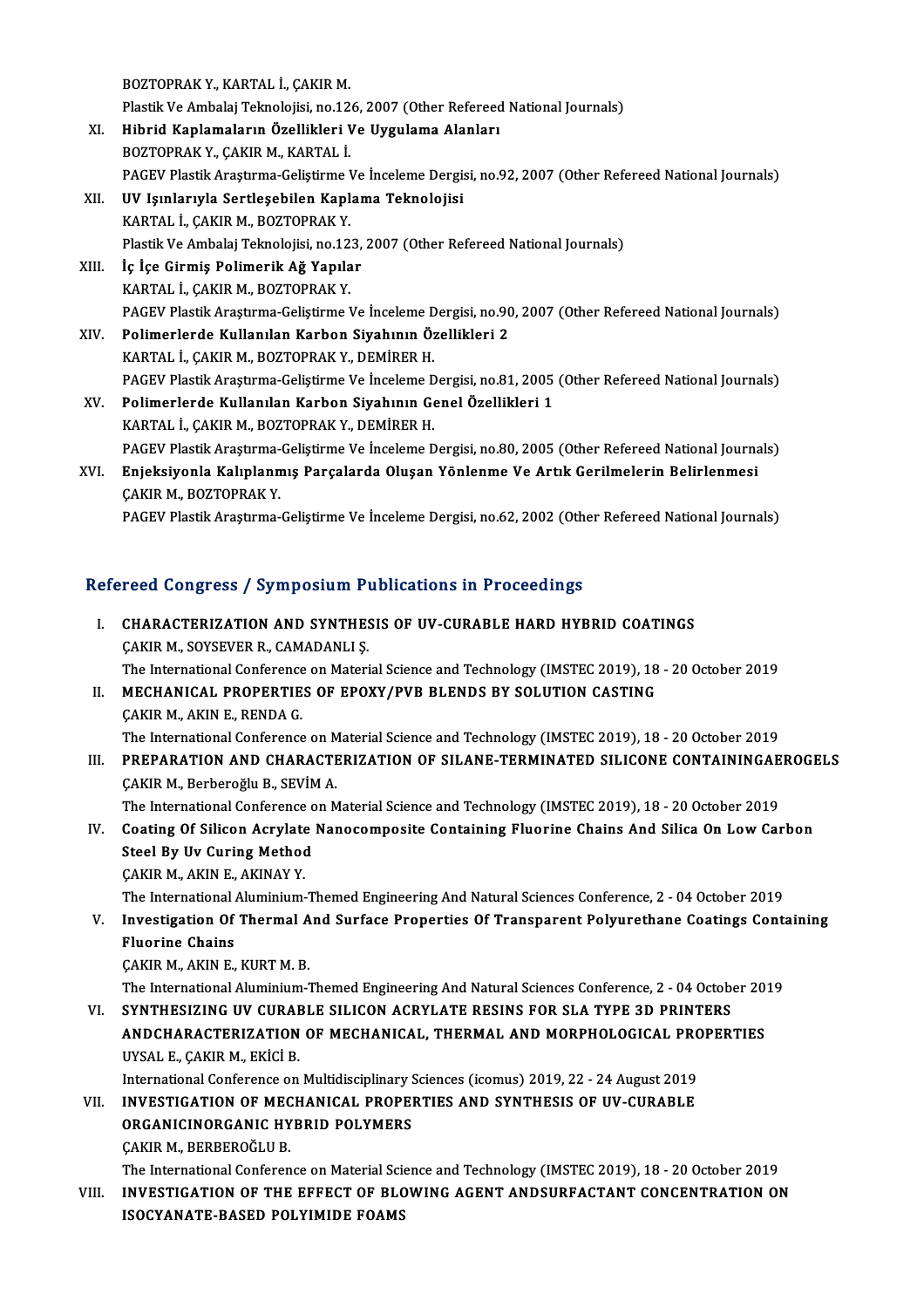kılıç v., AKIN E., ÇAKIR M., topcu H. M. kılıç v., AKIN E., ÇAKIR M., topcu H. M.<br>IV INTERNATIONAL CONFERENCE ON ENGINEERING AND NATURAL SCIENCES (ICENS)02-06 MAY 2018,<br>UKRAINE 3 - 06 May 2018 kiliç v., AKIN E., ÇAKIR M., to<br>IV INTERNATIONAL CONFE<br>UKRAINE, 2 - 06 May 2018<br>INVESTIC ATION OF THE IV INTERNATIONAL CONFERENCE ON ENGINEERING AND NATURAL SCIENCES (ICENS)02-06 MAY 2018,<br>UKRAINE, 2 - 06 May 2018<br>IX. INVESTIGATION OF THE EFFECT OF GRAPHENE OXIDECONCENTRATION ON ISOCYANATE-BASED<br>POLYIMIDE FOAMS UKRAINE, 2 - 06 May 2018<br>IX. INVESTIGATION OF THE EFFECT OF GRAPHENE OXIDECONCENTRATION ON ISOCYANATE-BASED<br>POLYIMIDE FOAMS kılıç v., AKIN E., ÇAKIR M., topcu H. M. POLYIMIDE FOAMS<br>kiliç v., AKIN E., ÇAKIR M., topcu H. M.<br>IV INTERNATIONAL CONFERENCE ON ENGINEERING AND NATURAL SCIENCES (ICENS)02-06 MAY 2018,<br>UKRAINE -2 - 06 May 2019 kiliç v., AKIN E., ÇAKIR M., to<br>IV INTERNATIONAL CONFE<br>UKRAINE, 2 - 06 May 2018<br>Proporation and study o IV INTERNATIONAL CONFERENCE ON ENGINEERING AND NATURAL SCIENCES (ICENS)02-06 MAY 2018,<br>UKRAINE, 2 - 06 May 2018<br>X. Preparation and study on radar absorbing materials of epoxy-Fe3O4 composites and the in uence of<br>RANI on mi UKRAINE, 2 - 06 May 2018<br>Preparation and study on radar absorbing materials of epoxy-Fe3O4 composites<br>PANI on microwave absorbing properties of NiFe2O4/PVB composites<br>AKINAV V. HAVATE, AKINE, CAKIB M Preparation and study on radar ab:<br>PANI on microwave absorbing prop<br>AKINAY Y., HAYAT F., AKIN E., ÇAKIR M.<br>20th International Conference on Advan 20th International Conference onAdvanced Nanotechnology, Netherlands, 11 September - 12 December 2017, vol.3, pp.3043-3050 AKINAY Y., HAYAT F., AKIN E., CAKIR M. XI. TWO STEP METHOD FOR PRODUCING SILICA AEROGEL TopcuH.M. ,ÇAKIRM.,AKINE.,KılıçV. Joint Science Congress of Materials and Polymers, 23 - 28 August 2017 Topcu H. M. , ÇAKIR M., AKIN E., Kılıç V.<br>Joint Science Congress of Materials and Polymers, 23 - 28 August 2017<br>XII. Preparation of Graphene Oxide Containing Isocynate-based Polyimide Foam Joint Science Congress of Materials and I<br>Preparation of Graphene Oxide Con<br>KILIÇ V., AKIN E., ÇAKIR M., TOPCU H. M.<br>Joint Science Congress of Materials and I Preparation of Graphene Oxide Containing Isocynate-based Pol<br>KILIÇ V., AKIN E., ÇAKIR M., TOPCU H. M.<br>Joint Science Congress of Materials and Polymers, 23 - 28 August 2017<br>Investigation on Coating Properties of Enewyagyyla KILIÇ V., AKIN E., ÇAKIR M., TOPCU H. M.<br>Joint Science Congress of Materials and Polymers, 23 - 28 August 2017<br>XIII. Investigation on Coating Properties of Epoxyacrylate Containing Long Fluorine Chains Cured by UV<br>meth **Joint Scie<br>Investig<br>method<br>AKIN E** Investigation on Coating Properties of Ep<br>method<br>AKIN E., ÇAKIR M., Ulak P., Topcu H. M. , Kılıç V.<br>Joint Scionce Congress of Materials and Polyme method<br>AKIN E., ÇAKIR M., Ulak P., Topcu H. M. , Kılıç V.<br>Joint Science Congress of Materials and Polymers, 23 - 28 August 2017<br>Determining the Coating Berformance of IIV Gurable Hydrophe AKIN E., ÇAKIR M., Ulak P., Topcu H. M. , Kılıç V.<br>Joint Science Congress of Materials and Polymers, 23 - 28 August 2017<br>XIV. Determining the Coating Performance of UV Curable Hydrophobic Coating onto PMMA Joint Science Congress of Materials and P<br>Determining the Coating Performanc<br>CAKIR M., AKIN E., TOPCU H. M. , KILIÇ V.<br>Joint Science Congress of Materials and B Determining the Coating Performance of UV Curable Hydropho<br>CAKIR M., AKIN E., TOPCU H. M. , KILIC V.<br>Joint Science Congress of Materials and Polymers, 23 - 28 August 2017 CAKIR M., AKIN E., TOPCU H. M. , KILIC V.<br>Joint Science Congress of Materials and Polymers, 23 - 28 August 2017<br>XV. Analysis and Evaluation of Surface Roughness on the ModifiedGFRP Composites<br>CAVUSOĞLU İ., Durakbaşa M. N. Joint Science Congress of Materials and Polymers, 23 - 28 August 2017 Analysis and Evaluation of Su<br>ÇAVUŞOĞLU İ., Durakbaşa M. N. ,<br>APMAS 2017, 22 - 26 April 2017<br>Sunhasis and Charasteriratiol XVI. Synhesis and Characterization of Novel Polyimide for Hydrofobic Coatings APMAS 2017, 22 - 26 April 2<br>**Synhesis and Characteriz**<br>AKIN E., ÇAKIR M., ARTIR R.<br>16 th International Material: Synhesis and Characterization of Novel Polyimide for Hydrofobic (<br>AKIN E., ÇAKIR M., ARTIR R.<br>16 th İnternational Materials symposium IMPS 2016, 12 - 14 October 2016<br>Machanical Thermal and Surface Preparties of a Novel Hyb AKIN E., ÇAKIR M., ARTIR R.<br>16 th İnternational Materials symposium IMPS 2016, 12 - 14 October 2016<br>XVII. Mechanical Thermal and Surface Properties of a Novel Hybrid Polyimide Containing Fluorine Chains<br>AKIN E. CAKIR M. AK 16 th International Materials<br>Mechanical Thermal and S<br>AKIN E., ÇAKIR M., AKINAY Y.<br>Euronean Advanced Material Mechanical Thermal and Surface Properties of a Novel<br>AKIN E., ÇAKIR M., AKINAY Y.<br>European Advanced Materials Congress, 23 - 25 August 2016<br>MECHANICAL PROPERTIES OF PRE TREATED FUMED SI AKIN E., ÇAKIR M., AKINAY Y.<br>European Advanced Materials Congress, 23 - 25 August 2016<br>XVIII. MECHANICAL PROPERTIES OF PRE TREATED FUMED SILICA REINFORCED EPOXY NANOCOMPOSITE<br>CAKIR M., AKIN E., AKINAY Y. European Advanced Materials Congress, 23 - 25 August 2016 MECHANICAL PROPERTIES OF PRE TREATED FUMED SILICA REINFORCED EPOXY NANOCOMPO<br>CAKIR M., AKIN E., AKINAY Y.<br>International Conference on Material Science and Technology in Cappadocia (IMSTEC'16), April 6-8, 2016,<br>Naveshir Tur CAKIR M., AKIN E., AKINAY Y.<br>International Conference on Materia<br>Nevsehir, Turkey, 6 - 08 April 2016<br>CRAEEN OKSIT ICEREN POLIME International Conference on Material Science and Technology in Cappadocia (IMSTEC'16), April 6-8<br>Nevsehir, Turkey, 6 - 08 April 2016<br>XIX. GRAFEN OKSİT İÇEREN POLİMERLERİN AŞINMA YÜZEY MORFOLOJİSİNİN İNCELENMESİ Nevsehir, Turkey, 6 - 08 April 2016<br>XIX. GRAFEN OKSİT İÇEREN POLİMERLERİN AŞINMA YÜZEY MORFOLOJİSİNİN İNCELENMESİ<br>KARTAL İ., ÇAKIR M., BOZTOPRAK Y. GRAFEN OKSİT İÇEREN POLİMERLERİN AŞINMA YÜZEY MORFOLOJİSİNİN İNCELENMESİ<br>KARTAL İ., ÇAKIR M., BOZTOPRAK Y.<br>International Conference on Material Science and Technology in Cappadocia (IMSTEC'16), April 6-8, 2016,<br>Navçehir Tu KARTAL İ., ÇAKIR M., BOZTOPRAK Y.<br>International Conference on Material Science and Tech<br>Nevsehir, Turkey, Nevşehir, Turkey, 6 - 08 April 2016<br>CRAEEN OKSİT İCEREN POLİMERLERİN KARLAN International Conference on Material Science and Technology in Cappadocia (IMSTEC'16), Apri<br>Nevsehir, Turkey, Nevşehir, Turkey, 6 - 08 April 2016<br>XX. GRAFEN OKSİT İÇEREN POLİMERLERİN KAPLAMA PERFORMANSININ İNCELENMESİ<br>GAKI Nevsehir, Turkey, Nevşehir, Turkey, 6 - 08 April 2016<br>XX. GRAFEN OKSİT İÇEREN POLİMERLERİN KAPLAMA PERFORMANSININ İNCELENMESİ<br>CAKIR M., BOZTOPRAK Y., KARTAL İ. International Conference on Material Science and Technology in Cappadocia (IMSTEC'16), April 6-8, 2016, Nevsehir, Turkey, 6 - 08 April 2016 International Conference on Material Science and Technology in Cappadocia (IMSTEC'16), April 6-8, 2016<br>Nevsehir, Turkey, 6 - 08 April 2016<br>XXI. MECHANICAL PROPERTIES OF SILANE TERMINATED URETHANE EPOXY INTERPENETRATING Nevsehir, Tu<br>MECHANIC.<br>NETWORK<br>CAVIP M. AL MECHANICAL PI<br>NETWORK<br>ÇAKIR M., AKIN E.<br>International Conf **NETWORK**<br>ÇAKIR M., AKIN E.<br>International Conference on Material Science and Technology in Cappadocia (IMSTEC'16), April 6-8, 2016,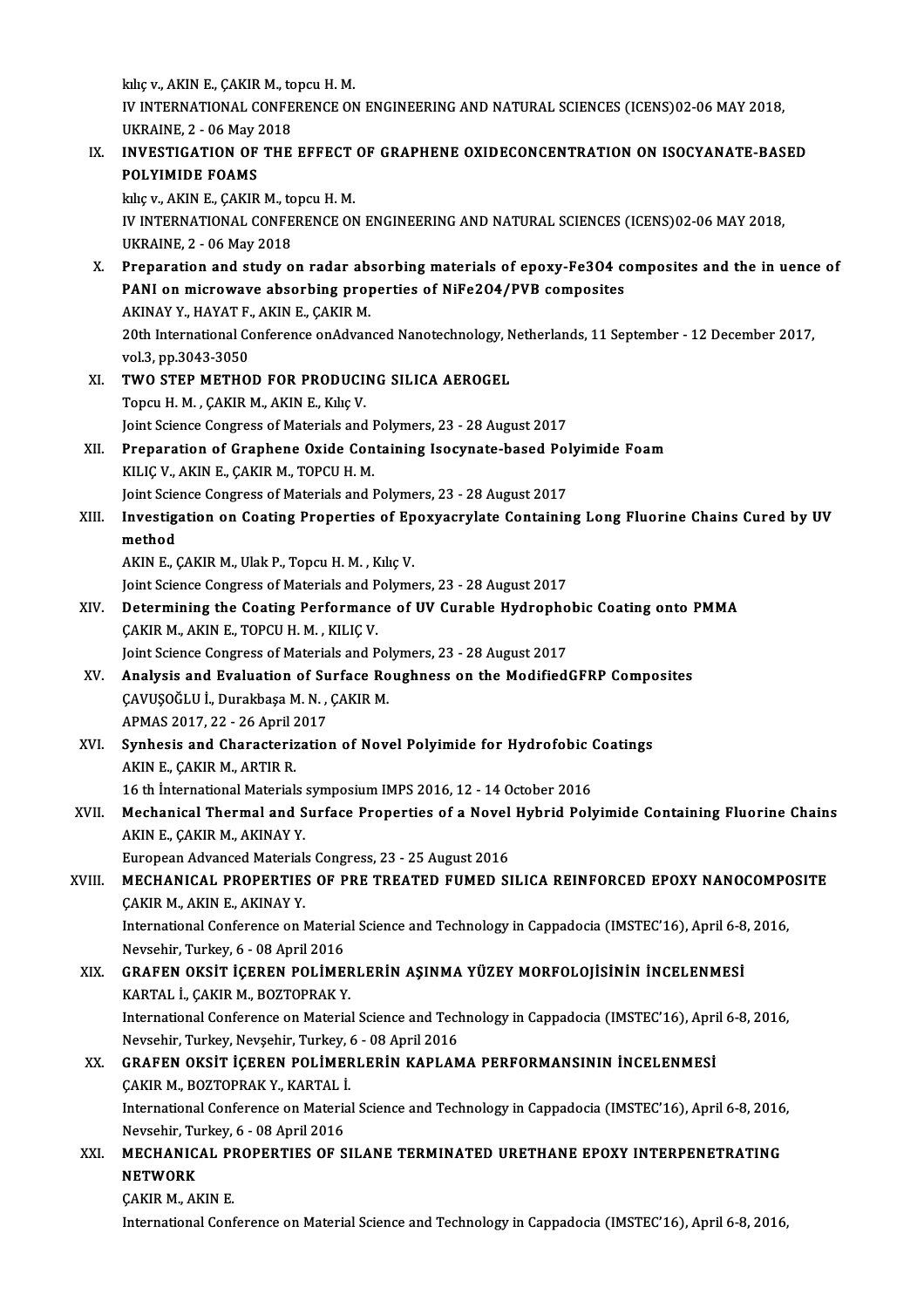Nevsehir, Turkey, 6 - 08 April 2016<br>Apelysis and Evaluation of Surf

|              | Nevsehir, Turkey, 6 - 08 April 2016                                                                                                                  |
|--------------|------------------------------------------------------------------------------------------------------------------------------------------------------|
| XXII.        | Analysis and Evaluation of Surface Modification Contributed on GFRP for Drilled Part Delamination<br>ÇAVUŞOĞLU İ., durakbaşa m. n. , ÇAKIR M.        |
|              | 6th International Advences in Applied Physics and Materials Science Congress & Exhibition, 1 - 03 June 2016                                          |
| XXIII.       | MODIFIYE GRAFEN OKSIT IÇEREN POLIMERIK KAPLAMANIN PERFORMANSININ İNCELENMESI                                                                         |
|              | ÇAKIR M., helvacıoğlu h. i.                                                                                                                          |
|              | International Conference on Material Science and Technology in Cappadocia (IMSTEC'16), April 6-8, 2016,                                              |
|              | Nevsehir, Turkey, 6 - 08 April 2016                                                                                                                  |
| XXIV.        | Improvement of the Surface Properties of Polystyrene sheets via UV Curable Organic Inorganic                                                         |
|              | <b>Hybrid Coatings</b>                                                                                                                               |
|              | KARTAL İ., ÇAKIR M., DEMİRER H.                                                                                                                      |
|              | 6th International Advanced in Applied Physics and Materials Science Congress& Exhibition, 1 - 03 June 2016                                           |
| XXV          | Improvement of the Surface Properties of Polystyrene Sheetsvia UV Curable Organic-Inorganic                                                          |
|              | <b>Hybrid Coatings</b><br>DEMIRER H., KARTAL İ., ÇAKIR M.                                                                                            |
|              | International Advances in AppliedPhysics and Materials ScienceCongress Exhibition, 1 - 03 June 2016                                                  |
| XXVI.        | Investigation Of Coating Performance Of Polymers Containing Graphene Oxide                                                                           |
|              | ÇAKIR M., BOZTOPRAK Y., KARTAL İ.                                                                                                                    |
|              | International Conference On Material Science And Technology In Cappadocia (IMSTEC'16, Nevșehir, Turkey, 6 - 08                                       |
|              | April 2016                                                                                                                                           |
| XXVII.       | Investigation Of Wear Properties Of Polymers Containing Graphene Oxide                                                                               |
|              | KARTAL İ., ÇAKIR M., BOZTOPRAK Y.                                                                                                                    |
|              | International Conference On Material Science And Technology In Cappadocia (IMSTEC'16), Nevșehir, Turkey, 6 -                                         |
|              | 08 April 2016                                                                                                                                        |
| XXVIII.      | THE OPTIMIZATION OF DRILLING PARAMETERS OF GLASSFIBER REINFORCED PLASTICS VIA<br><b>TAGUCHI METHOD</b>                                               |
|              | CAVUSOĞLU İ., ÇAKIR M., Numan M D., Eva Maria W.                                                                                                     |
|              | MultiScience - XXX. microCAD International Multidisciplinary Scientific ConferenceUniversity of Miskolc, Hungary,                                    |
|              | 21-22 April 2016, ISBN 978-963-358-113-1, 21 - 22 April 2016                                                                                         |
| XXIX.        | GRAFEN OKSIT IÇEREN POLIMERLRIN AŞINMA YÜZEY MORFOLOJISININ İNCELENMESI                                                                              |
|              | KARTAL İ., ÇAKIR M., BOZTOPRAK Y.                                                                                                                    |
|              | Uluslararası Malzeme Bilimive Teknolojisl Konferansı, 6 - 08 April 2016                                                                              |
| XXX.         | GRAFEN OKSIT IÇEREN POLIMERLERIN KAPLAMA PERFORMASLARININ İNCELENMESI                                                                                |
|              | ÇAKIR M., BOZTOPRAK Y., KARTAL İ.                                                                                                                    |
|              | Uluslararası Malzeme Bilimi Teknolojisi Konferansı, 06 April 2016<br>INVESTIGATING MECHANICAL PROPERTIES OF COMPOSITES PREPARED BY THREE DIMENSIONAL |
| XXXI.        | <b>HYBRID FIBERS</b>                                                                                                                                 |
|              | BOZTOPRAK Y., ÇAKIR M., KAYAR M., DUĞA H., DAL V.                                                                                                    |
|              | 1st International Conference on Engineering and Natural Sciences, 15 - 19 May 2015                                                                   |
| <b>XXXII</b> | <b>INVESTIGATION OF BALLISTIC PROPERTIES OF HYBRID COMPOSITES</b>                                                                                    |
|              | BOZTOPRAK Y., ÇAKIR M., KARTAL İ., DEMİRER H.                                                                                                        |
|              | 1st International Conference on Engineering and Natural Sciences, 15 - 19 May 2015                                                                   |
| XXXIII.      | Polistiren Levhaların Yüzey Özelliklerini UV Işınlarıyla Sertleşebilen Hibrid Kaplamalar ile                                                         |
|              | İyileştirilmesi                                                                                                                                      |
|              | KARTAL İ., ÇAKIR M.                                                                                                                                  |
|              | 14. Uluslararası Malzeme Sempozyumu, 10 - 12 October 2012                                                                                            |
| XXXIV.       | POLSTIREN LEVHALARIN YÜZEY ÖZELLIKLERININ UV IŞINLARIYLA SERTLEŞEBILEN SERTLEŞEBILEN<br>HİBRİT KAPLAMALAR İLE İYİLEŞTİRİLMESİ                        |
|              | KARTAL İ., ÇAKIR M.                                                                                                                                  |
|              | 14th International Materials Symposium, 10 - 12 October 2012                                                                                         |
| XXXV.        | Polyester Polyamid ve Cam Elyaf Takviyeli Hibrid Kompozitlerin Mekanik Özelliklerin İncelenmesi                                                      |
|              |                                                                                                                                                      |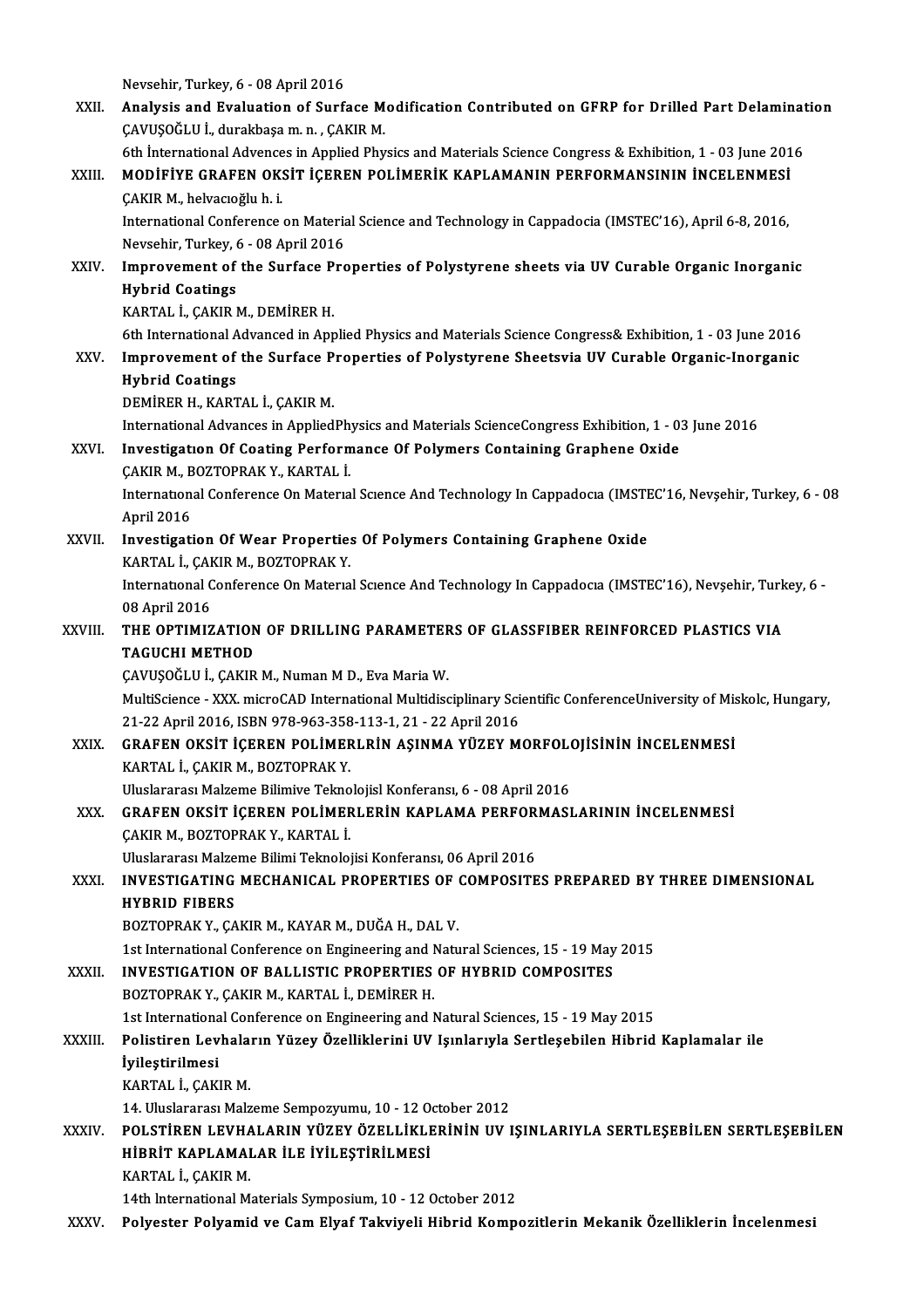|              | KARTAL İ., ÇAKIR M.                                                                                              |
|--------------|------------------------------------------------------------------------------------------------------------------|
|              | 14. Uluslararası Malzeme Sempozyumu, 10 - 12 October 2012                                                        |
| XXXVI.       | POLYESTER/POLYAMID VE CAM ELYAF TAKVIYELI HIBRID KOMPOZITLERIN MEKANIK                                           |
|              | ÖZELLİKLERİNİN İNCELENMESİ                                                                                       |
|              | KARTAL İ., ÇAKIR M.                                                                                              |
|              | 14th International Materials Symposium, 10 - 12 October 2012                                                     |
| XXXVII.      | Polyester Esasli Kord Bezi Takviyeli Polyester Kompozit Malzemenin Mekanik Özelliklerinin                        |
|              | <i>incelenmesi</i>                                                                                               |
|              | ÇAKIR M., KARTAL İ., DEMİRER H., DEMİRCİ D.                                                                      |
|              | 9. Uluslararası Kırılma Konferansı, 19 - 21 October 2011                                                         |
| XXXVIII.     | POLYESTER ESASLI KORD BEZİ TAKVİYELİ POLYESTERKOMPOZİT MALZEMENİN MEKANİK                                        |
|              | ÖZELLİKLERİNİN İNCELENMESİ                                                                                       |
|              | CAKIR M., KARTAL İ., DEMİRER H., Demirci D.                                                                      |
|              | 9 Uluslar Arası Kırılma Konferansı, 19 October 2011                                                              |
| <b>XXXIX</b> | Poliamid Esasli Kord Bezi Takviyeli Polyester Matrisli Kompozit Malzemenin Mekanik Özelliklerinin                |
|              | İncelenmesi                                                                                                      |
|              | ÇAKIR M., KARTAL İ., BOZTOPRAK Y., DEMİRER H., AKTAŞ B.                                                          |
|              | 9. Uluslararası Kırılma Konferansı, 19 - 21 October 2011                                                         |
| XL.          | POLIAMID ESASLI KORD BEZI TAKVIYEKI POLYESTER MATRISLI KOMPOZIT MALZEMENIN MEKANIK<br>ÖZELLİKLERİNİN İNCELENMESİ |
|              | ÇAKIR M., KARTAL İ., BOZTOPRAK Y., DEMİRER H., AKTAŞ B.                                                          |
|              | 9 Uluslar Arası Kırılma Konferansı, 19 - 21 October 2011                                                         |
| XLI.         | UV Işınlarıyla Sertleşen Hibrid Malzemelerin Yapışma ve Mekanik Özelliklerinin İncelenmesi                       |
|              | ÇAKIR M., KARTAL İ., DEMİRER H., BAŞPINAR Z.                                                                     |
|              | 6. Uluslararası İleri Teknolojiler Sempozyumu, 16 - 18 May 2011                                                  |
| XLII.        | Akrilik Elyaf Takviyelii Polyester KompozitlerinMekanik Özelliklerinin İncelenmesi                               |
|              | CAKIR M., KARTAL İ., DEMİRER H., Taşyürek Ş.                                                                     |
|              | 6. Uluslararası İleri Teknolojiler Sempozyumu, 16 May 2011                                                       |
| XLIII.       | Akrilik Elyaf Takviyeli Polyester Kompozitlerin Mekanik Özelliklerinin İncelenmesi                               |
|              | ÇAKIR M., KARTAL İ., DEMİRER H., TAŞYÜREK Ş.                                                                     |
|              | 6. Uluslararası İleri Teknolojiler Sempozyumu, 16 - 18 May 2011                                                  |
| XLIV.        | Epoksi-Polyester Karışımının Aşınma Yüzey Morfolojisinin İncelenmesi                                             |
|              | KARTAL İ., BOZTOPRAK Y., ÇAKIR M.                                                                                |
|              | 18. Elektron Mikroskobu Kongresi, Eskişehir, Turkey, 26 - 29 August 2007                                         |
| XLV.         | Epoksi Polyester Karışımlarının Aşınma Yüzey Morfolojisinin İncelenmesi                                          |
|              | KARTAL İ., BOZTOPRAK Y., ÇAKIR M.                                                                                |
|              | 18. Ulusal Elektron Mikroskopi Kongresi, Turkey, 27 - 29 August 2007                                             |
| XLVI.        | Cam Kürecik Takviyeli Polyester Kompozit Malzemenin Kırılma Morfolojisinin İncelenmesi                           |
|              | KARTAL İ., BOZTOPRAK Y., ÇAKIR M.<br>18. Ulusal Elektron Mikroskopi Kongresi, Turkey, 27 - 29 August 2007        |
| XLVII.       | EPOKSİ POYESTER KARIŞIMLARININ AŞINMA ÖZELLİKLERİNİN İNCELENMESİ                                                 |
|              | KARTAL İ., BOZTOPRAK Y., BİLİCİ M. K., ÇAKIR M.                                                                  |
|              | 13. ULUSLARARASI METALURJİ VE MALZEME KONGRESİ, 09 November 2006                                                 |
| XLVIII.      | Cam Kürecik ve Vollastonit İlavelerinin Polyester Reçinenin Mekanik Özellikler Üzerindeki Etkisi                 |
|              | BOZTOPRAK Y., KARTAL İ., ÇAKIR M.                                                                                |
|              | 13. Uluslararası Metalurji ve Malzeme Kongresi, 9 - 11 November 2006                                             |
| <b>XLIX</b>  | Epoksi Polyester Karışımlarının Aşınma Özelliklerinin İncelenmesi 2756577                                        |
|              | KARTAL İ., BOZTOPRAK Y., BİLİCİ M. K., ÇAKIR M.                                                                  |
|              | 13. Uluslararası Metalurji ve Malzeme Kongresi, 9 - 11 November 2006                                             |
| L.           | CAM KÜRECIK ve VOLLASTONIT İLAVELERİNİN POLYESTER REÇİNENİN MEKANIK ÖZELLİKLERİNE                                |
|              | <b>ETKISI</b>                                                                                                    |
|              |                                                                                                                  |